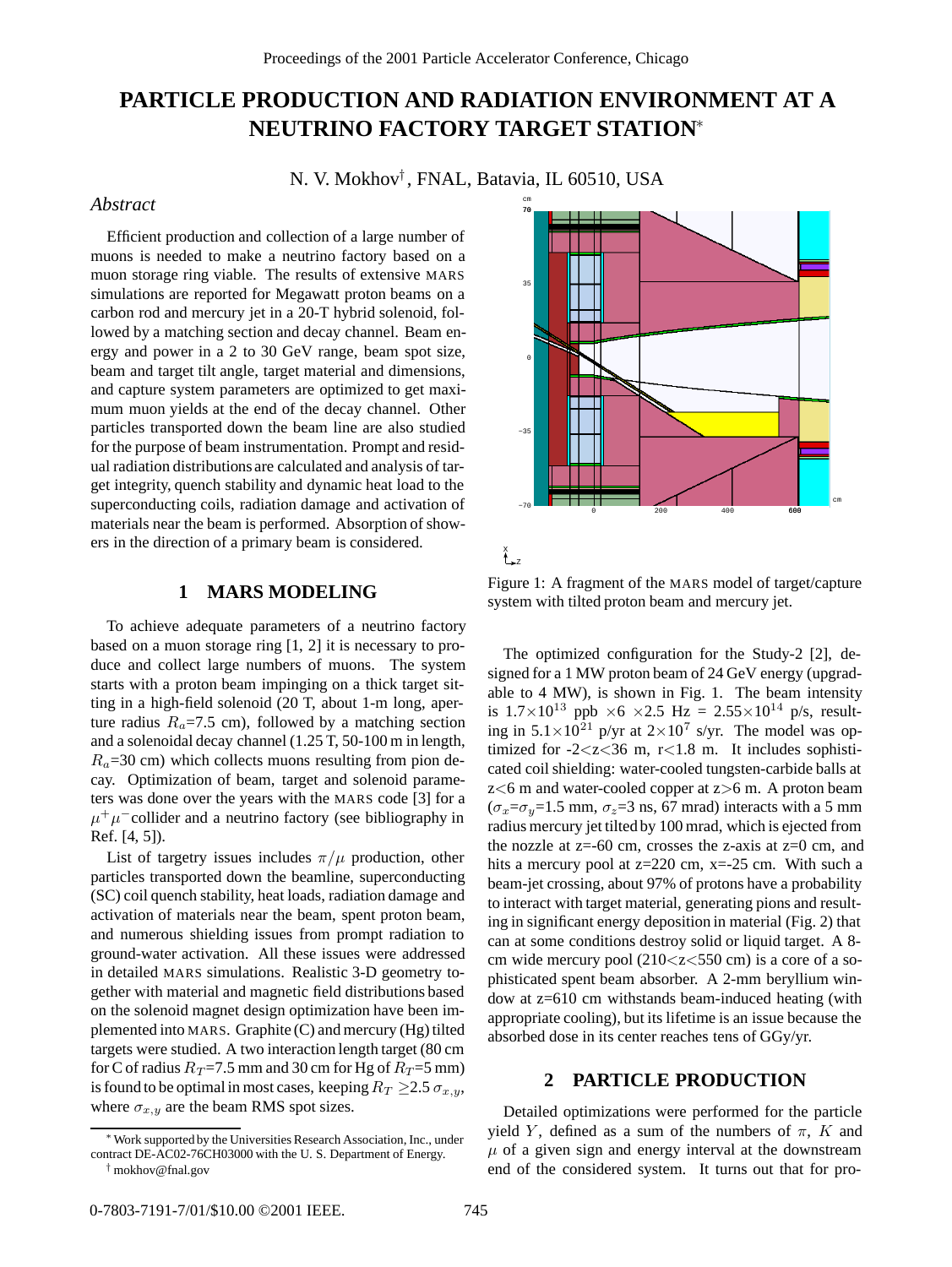

Figure 2: Longitudinal profiles of the energy density deposited in the mercury jet target in three radial regions.

ton energies  $E_p$  from a few GeV to about 30 GeV, the shape of the low energy spectrum of such a sum is energyindependent and peaks around E=130 MeV, where E is  $\pi/\mu$ kinetic energy. For the given parameters, the interval of 30 MeV<E<230 MeV around the spectrum maximum is considered as the one to be captured by a phase rotation system. The yield Y grows with  $E_p$ , is almost materialindependent at low energies and grows with target A at high energies, being almost a factor of two higher for Hg than for C at  $E_p$ =16-30 GeV (Fig. 3). It is interesting that the yield per beam power, i.e.,  $Y/E_p$  has a broad maximum around 6 GeV. For a 1 to 2 GeV proton beam (CERN, SNS), the optimal target material, from the pion production point of view, is carbon with significantly lower  $\pi^-$  production compared to  $\pi^+$ . To avoid absorption of spiraling pions by target material, the target and beam are tilted by an angle  $\alpha$  with respect to the solenoid axis. The yield is higher by up to 30% for the tilted target with a broad maximum around  $\alpha$ =100 mrad. Maximum yield occurs at target radius  $R_T$ =7.5 mm for C and  $R_T$ =5 mm for Hg targets with  $R_T$  =  $3.5\sigma_{x,y}$  and  $R_T = 4\sigma_{x,y}$  conditions for the beam spot size, respectively. The baseline criterion  $R_T = 2.5\sigma_{x,y}$  reduces the yield by about 10% for the graphite target, but is more optimal from the energy deposition point of view. The use of a realistic 3-D magnetic field map in simulations results in the reduction of the  $\pi+\mu$ -yield in the decay channel by about 7% for C and by 10-14% for Hg targets, compared with a simple-minded  $B_z(r, z)$  model.

The optimized results for the yield per a proton on target, for Study-1 (16 GeV on C) are  $Y_{\pi^+ + \mu^+} = 0.18$  and  $Y_{\pi^- + \mu^-}$  $= 0.15$  at z=9 m, and for Study-2 (24 GeV on Hg, more realistic geometry and field) are  $Y_{\pi^++\mu^+} = 0.40$  and  $Y_{\pi^-+\mu^-}$  $= 0.39$  at  $z=36$  m. There are substantial fluxes of accompanying particles in the system, which should be taken into account in designing beam instrumentation. In the aperture of the Study-2 channel, at the end of the matching region  $(z=18.6 \text{ m})$ , the numbers of particles per proton are  $1.03 \ (\mu)$ , 1.15  $(p + \pi^{\pm})$ , 0.07  $(e^{\pm})$ , 0.02  $(n)$  and 0.46  $(\gamma)$ .



Figure 3: π+µ yield from Hg and C targets *vs* protonenergy.

### **3 RADIATION FIELDS**

Hadronic and electromagnetic showers are induced in the target and capturing system, resulting in particle fluxes and accumulated dose in system components which can deteriorate their performance rapidly. The SC coils are to be adequately protected to provide their short and long term operation. A carefully designed coil shielding consists of two parts (Fig. 1): 1) at  $z \leq 6$  m it is made of tungstencarbide balls (80% filling factor) cooled by circulating water (WCW), placed in front of the SC coils SC1-SC2 in the 20-T region and SC3-SC6 in the matching section, and surrounds the resistive coils and the spent beam absorber; 2) at  $z>6$  m it is made of copper (70% filling factor) cooled by circulating water, and protects the potted SC7-SC12 coils in the matching section and further in the straight 1.25-T decay channel (SC13). The calculations show that it does an excellent job in protecting the SC coils against radiation.



Figure 4: Absorbed radiation dose (MGy/yr) in target/capture system components.